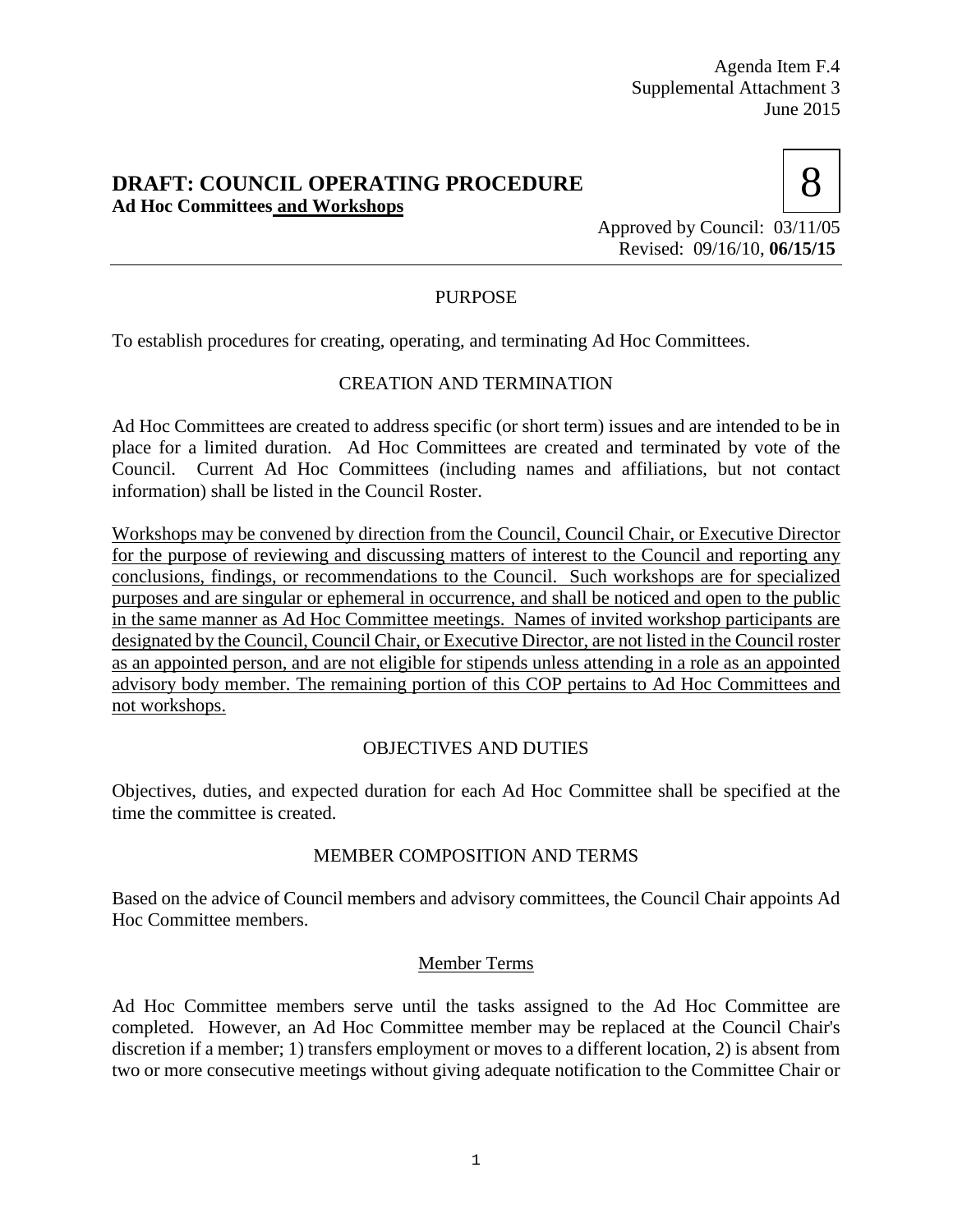Council Executive Director, or 3) appears unable to fulfill their obligations as a Committee member.

### Alternate Members

Due to the limited and specific nature of Ad Hoc Committees, members shall, generally, not be allowed to appoint alternates and are strongly encouraged to attend all Ad Hoc Committee meetings. However, a member may send an alternate to a subpanel meeting no more than twice per calendar year under the following stipulations. The Executive Director must be notified in advance in writing with the name of and contact information for the proposed alternate at least two weeks prior to the first day of the committee meeting, or the first day of the Council meeting held in conjunction with the committee meeting. Non-federal alternates will be reimbursed for travel expenses per the Council travel rules. Exceptions to these stipulations may be made at the discretion of the Executive Director for highly unusual occurrences. Such designees may participate in Ad Hoc Committee deliberations as a regular member.

#### **Officers**

The Chair and Vice Chair of each Ad Hoc Committee shall be appointed by the Council Chair, if such officers are deemed necessary by the Council Chair, and shall serve for the duration of the Ad Hoc Committee. The presiding officer has the responsibility and authority to ensure that meetings are conducted in an orderly and business-like manner.

#### **MEETINGS**

The committee shall meet at the request of the Council Chair or Executive Director as often as necessary to fulfill their responsibilities.

#### Public Participation

The public will be permitted to comment on items relative to the agenda at a time to be announced in the *Federal Register* and a Council news release. Comments may be limited if deemed necessary by the Committee Chair. Written statements also may be submitted during the public comment period. The public will not be permitted to interject comments during the meeting at any time other than the established comment period unless asked to do so by the Chair or a Committee member. Members of the public may be asked to leave the meeting at the Chair's discretion if their conduct is impeding the orderly progress of the meeting.

The granting of permission for the public to tape all or any part of the meeting is at the discretion of the Committee Chair and such permission shall be obtained in advance of the meeting.

Copies of this operating procedure shall be available upon request from the Council office.

#### Public Notification of Meetings